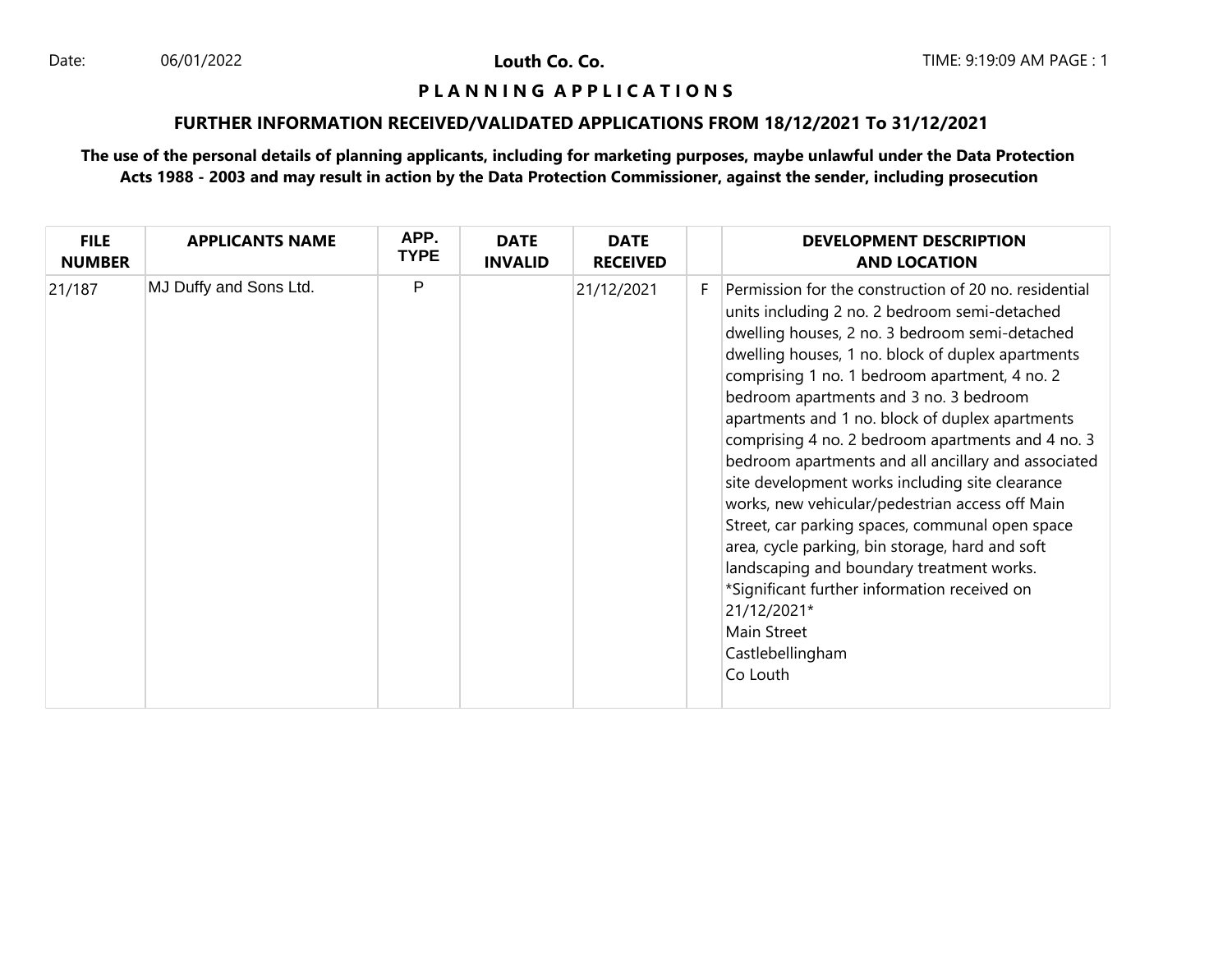### **P L A N N I N G A P P L I C A T I O N S**

# **FURTHER INFORMATION RECEIVED/VALIDATED APPLICATIONS FROM 18/12/2021 To 31/12/2021**

| <b>FILE</b><br><b>NUMBER</b> | <b>APPLICANTS NAME</b> | APP.<br><b>TYPE</b> | <b>DATE</b><br><b>INVALID</b> | <b>DATE</b><br><b>RECEIVED</b> |    | <b>DEVELOPMENT DESCRIPTION</b><br><b>AND LOCATION</b>                                                                                                                                                                                                                                                                                                                                                                                                                                                                                                                                                                                                                                                                                                                                                                               |
|------------------------------|------------------------|---------------------|-------------------------------|--------------------------------|----|-------------------------------------------------------------------------------------------------------------------------------------------------------------------------------------------------------------------------------------------------------------------------------------------------------------------------------------------------------------------------------------------------------------------------------------------------------------------------------------------------------------------------------------------------------------------------------------------------------------------------------------------------------------------------------------------------------------------------------------------------------------------------------------------------------------------------------------|
| 21/329                       | <b>Gearoid Bellew</b>  | $\mathsf{R}$        |                               | 22/12/2021                     | F. | Retention permission for an existing vehicular<br>entrance onto public road, removal of topsoil forming<br>access drive, alteration of site levels and associated<br>site preparation works, including full planning<br>permission for a proposed dwelling house, waste<br>water treatment system and polishing filter<br>percolation area, upgrading of existing vehicular<br>entrance subject of retention mentioned previous, to<br>new domestic entrance onto public road, and all<br>other associated site development works. *Significant<br>Further Information received on 22/12/2021 which<br>includes relocation of the site access forming a<br>shared access arrangement, alteration of house<br>position and house floor level and other documents<br>including site sections*<br>Carrickaneena<br>Dundalk<br>Co Louth |
| 21/498                       | Ian McDonald           | $\mathsf{C}$        |                               | 20/12/2021                     | F. | Permission Consequent on the grant of outline<br>permission under planning Reference No: 20746<br>consisting of a dwelling house, septic tank system<br>and associated works. *Significant Further<br>Information received on 20/12/2021*<br>Mooretown<br>Dromiskin<br>County Louth                                                                                                                                                                                                                                                                                                                                                                                                                                                                                                                                                 |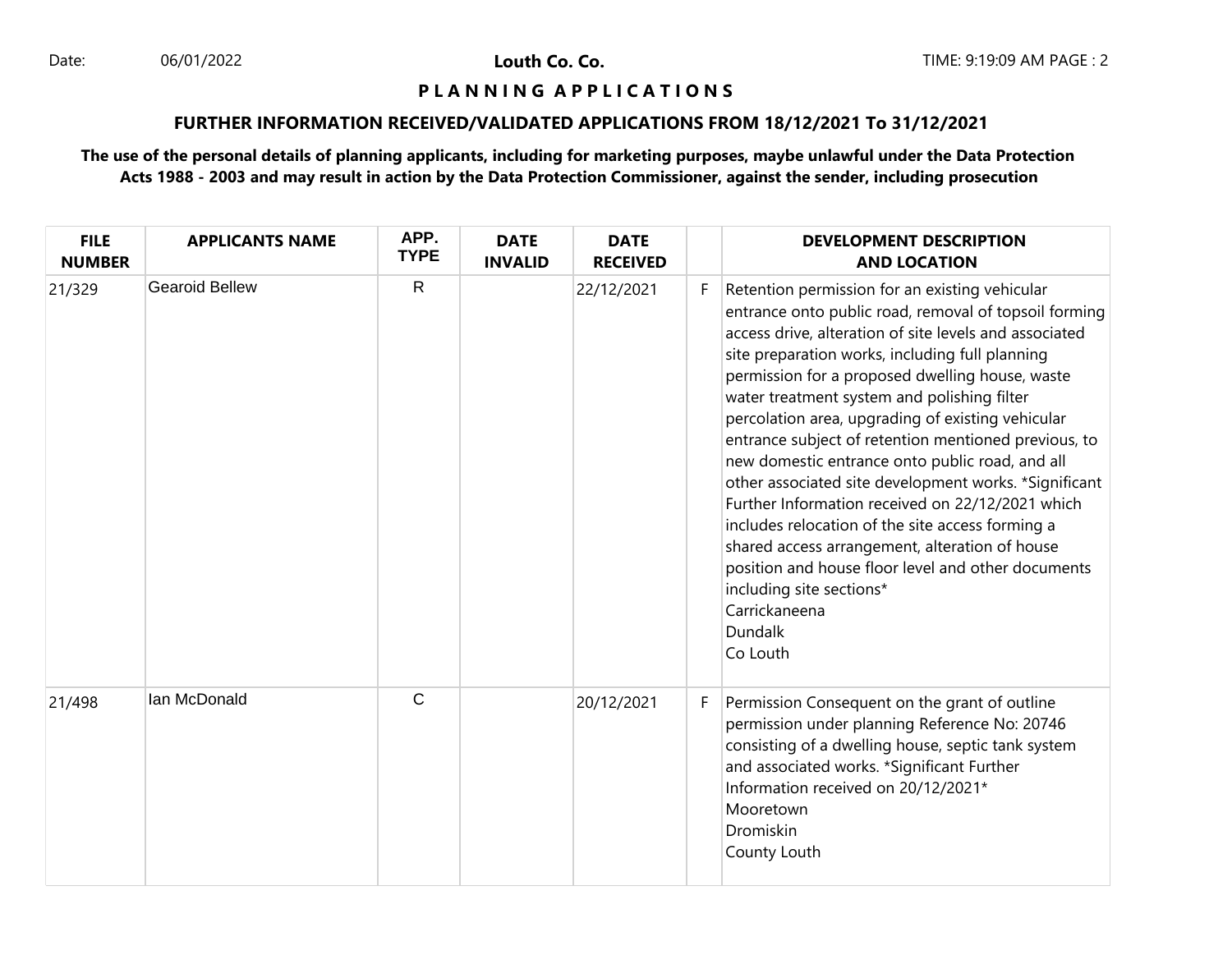#### **P L A N N I N G A P P L I C A T I O N S**

### **FURTHER INFORMATION RECEIVED/VALIDATED APPLICATIONS FROM 18/12/2021 To 31/12/2021**

| <b>FILE</b><br><b>NUMBER</b> | <b>APPLICANTS NAME</b>      | APP.<br><b>TYPE</b> | <b>DATE</b><br><b>INVALID</b> | <b>DATE</b><br><b>RECEIVED</b> |    | <b>DEVELOPMENT DESCRIPTION</b><br><b>AND LOCATION</b>                                                                                                                                                                                                                                                                                                                                                                                                                                                      |
|------------------------------|-----------------------------|---------------------|-------------------------------|--------------------------------|----|------------------------------------------------------------------------------------------------------------------------------------------------------------------------------------------------------------------------------------------------------------------------------------------------------------------------------------------------------------------------------------------------------------------------------------------------------------------------------------------------------------|
| 21/635                       | Grainne Ryan                | P                   | 04/06/2021                    | 22/12/2021                     | F. | Proposed development consisting of extension to<br>rear of existing dwelling house, new waste water<br>disposal system and all associated site development<br>works<br>Gate Lodge<br>Anaverna<br>Ravensdale<br><b>Dundalk</b>                                                                                                                                                                                                                                                                              |
| 21/655                       | James Clarke & Noelle Smith | R.                  |                               | 22/12/2021                     | F. | Permission and Retention Permission for the<br>following:-A. Renovation including demolition of<br>extensions to existing two storey dwelling with the<br>construction of a two storey and single storey<br>extensions to side and rear, porch extension to front,<br>alterations to elevations and connection to existing<br>services. B. Retention of existing mobile home for the<br>duration of the building works and all associated site<br>works<br>Barnaveddoge,<br>Dromin,<br>Dunleer, Co. Louth. |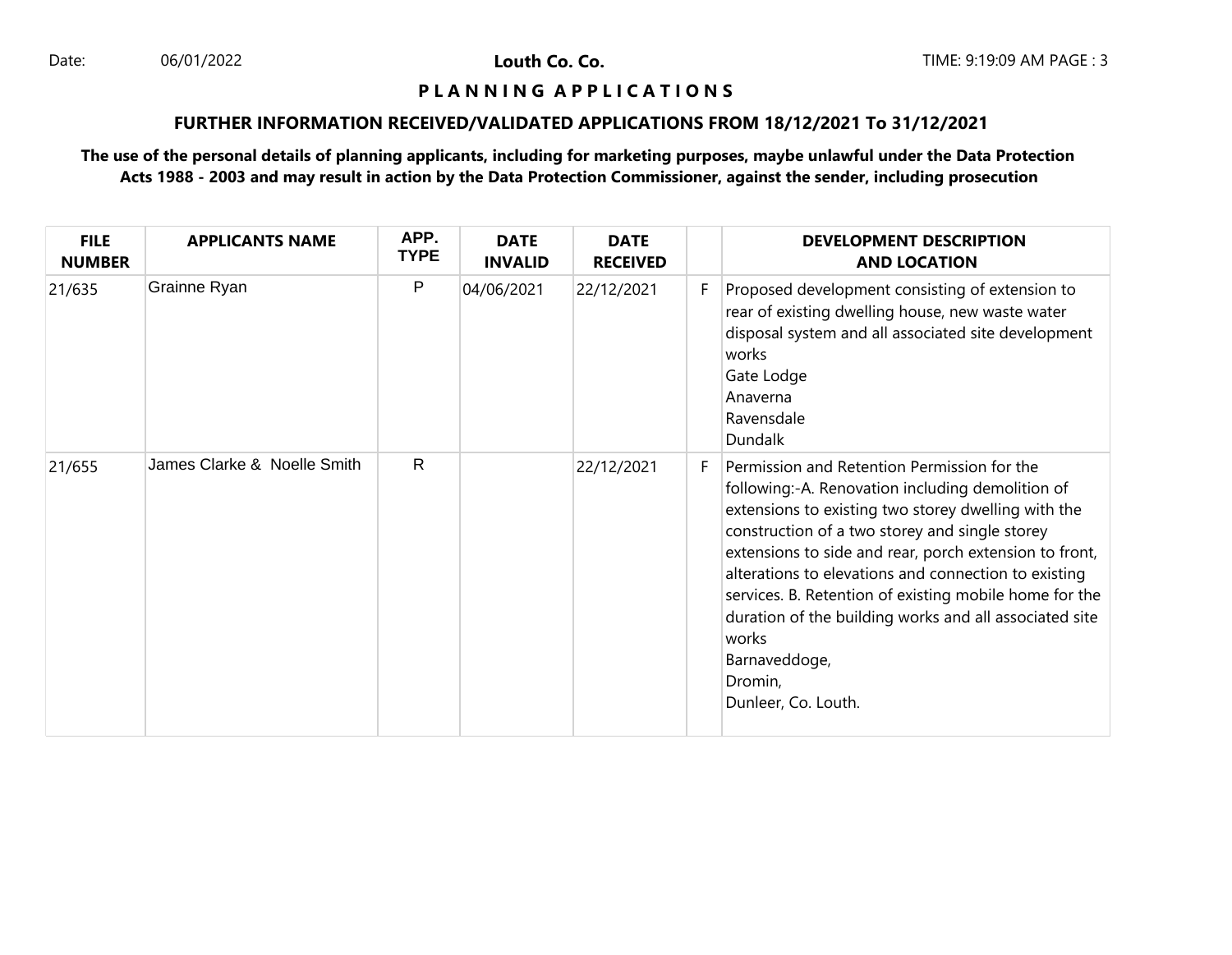### **P L A N N I N G A P P L I C A T I O N S**

## **FURTHER INFORMATION RECEIVED/VALIDATED APPLICATIONS FROM 18/12/2021 To 31/12/2021**

| <b>FILE</b><br><b>NUMBER</b> | <b>APPLICANTS NAME</b> | APP.<br><b>TYPE</b> | <b>DATE</b><br><b>INVALID</b> | <b>DATE</b><br><b>RECEIVED</b> |    | <b>DEVELOPMENT DESCRIPTION</b><br><b>AND LOCATION</b>                                                                                                                                                                                                                                                                                                                                                                                    |
|------------------------------|------------------------|---------------------|-------------------------------|--------------------------------|----|------------------------------------------------------------------------------------------------------------------------------------------------------------------------------------------------------------------------------------------------------------------------------------------------------------------------------------------------------------------------------------------------------------------------------------------|
| 21/660                       | Corey McKeever         | $\mathsf{R}$        |                               | 21/12/2021                     | F. | Retention Permission and Permission for<br>development consisting of the retention of an<br>existing agricultural shed and access road including<br>alterations to the existing entrance, the construction<br>of an effluent tank, the construction of a silage slab,<br>the construction of a concrete apron and associated<br>site works. *Significant Further Information received<br>on 21/12/2021*<br>Shanlis,<br>Ardee, Co. Louth. |
| 21/689                       | <b>B</b> Byrne         | $\mathsf{C}$        |                               | 22/12/2021                     | F. | Permission consequent for development that will<br>consist of demolition of existing dwelling house and<br>all associated outbuildings and the construction of 12<br>no 3-bedroom semi-detached dwelling houses and<br>all associated site development works<br>Drogheda Road<br>Clogherhead<br>Co Louth                                                                                                                                 |
| 21/981                       | Denise Lynch           | $\mathsf{P}$        |                               | 21/12/2021                     | F  | Permission for the change of use of part ground floor<br>and first floor offices to child care facility and all<br>associated site development works<br>Ballymakenny Road<br>Drogheda<br>Co Louth                                                                                                                                                                                                                                        |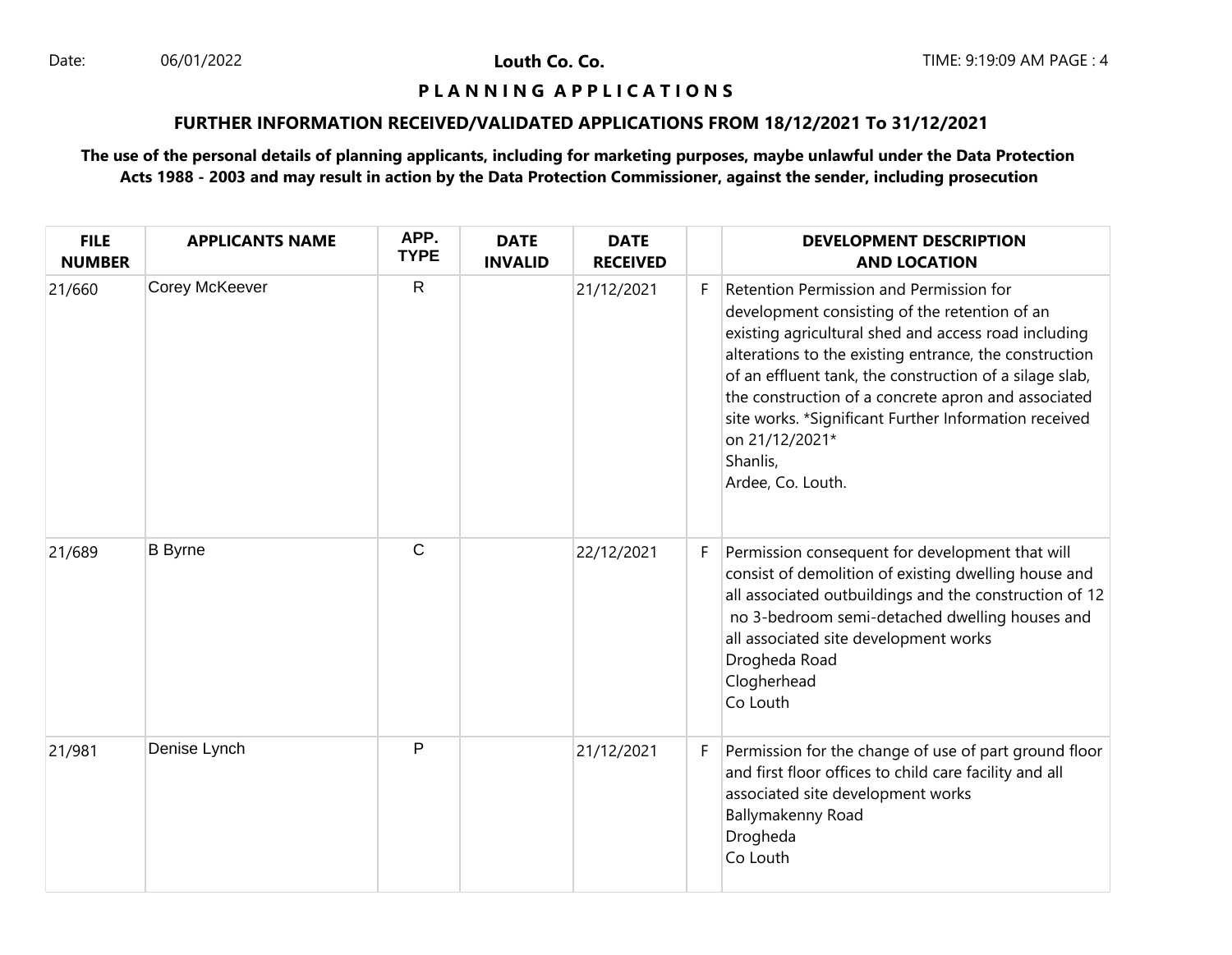#### **P L A N N I N G A P P L I C A T I O N S**

## **FURTHER INFORMATION RECEIVED/VALIDATED APPLICATIONS FROM 18/12/2021 To 31/12/2021**

| <b>FILE</b><br><b>NUMBER</b> | <b>APPLICANTS NAME</b>  | APP.<br><b>TYPE</b> | <b>DATE</b><br><b>INVALID</b> | <b>DATE</b><br><b>RECEIVED</b> |    | <b>DEVELOPMENT DESCRIPTION</b><br><b>AND LOCATION</b>                                                                                                                                                                                                                                                                                                                                                                                                                                                                                                                                                                                                                            |
|------------------------------|-------------------------|---------------------|-------------------------------|--------------------------------|----|----------------------------------------------------------------------------------------------------------------------------------------------------------------------------------------------------------------------------------------------------------------------------------------------------------------------------------------------------------------------------------------------------------------------------------------------------------------------------------------------------------------------------------------------------------------------------------------------------------------------------------------------------------------------------------|
| 21/1001                      | <b>Christopher King</b> | P                   |                               | 22/12/2021                     | F. | Permission for a two storey extension to side of<br>existing dwelling, internal and external alterations to<br>existing dwelling, detached single storey garage and<br>associated site works. *Significant Further Information<br>received on 22/12/2021 which includes<br>decommissioning of existing septic tank and<br>installation of new waste water treatment system*<br>Carstown Road<br>Ballymakenny<br>Drogheda, Co Louth                                                                                                                                                                                                                                               |
| 21/1008                      | Cormac McCann           | P                   |                               | 22/12/2021                     | F. | Permission for a new storey and a half dwelling<br>house, domestic garage, new site entrance, waste<br>water treatment system and all associated site works.<br>*Significant Further Information received on<br>22/12/2021 which includes revised plans/amended<br>design proposal comprising of (i) relocation of<br>proposed dwelling and garage (ii) amended site<br>entrance and visibility splays (iii) relocation of<br>WWTS/percolation area (iv) engineering reports<br>including Habitats Directive Appropriate Assessment<br>Screening report, ground water risk assessment,<br>traffic survey/sight visibility report*<br>Glenmore<br>Riverstown<br>Dundalk, Co Louth |